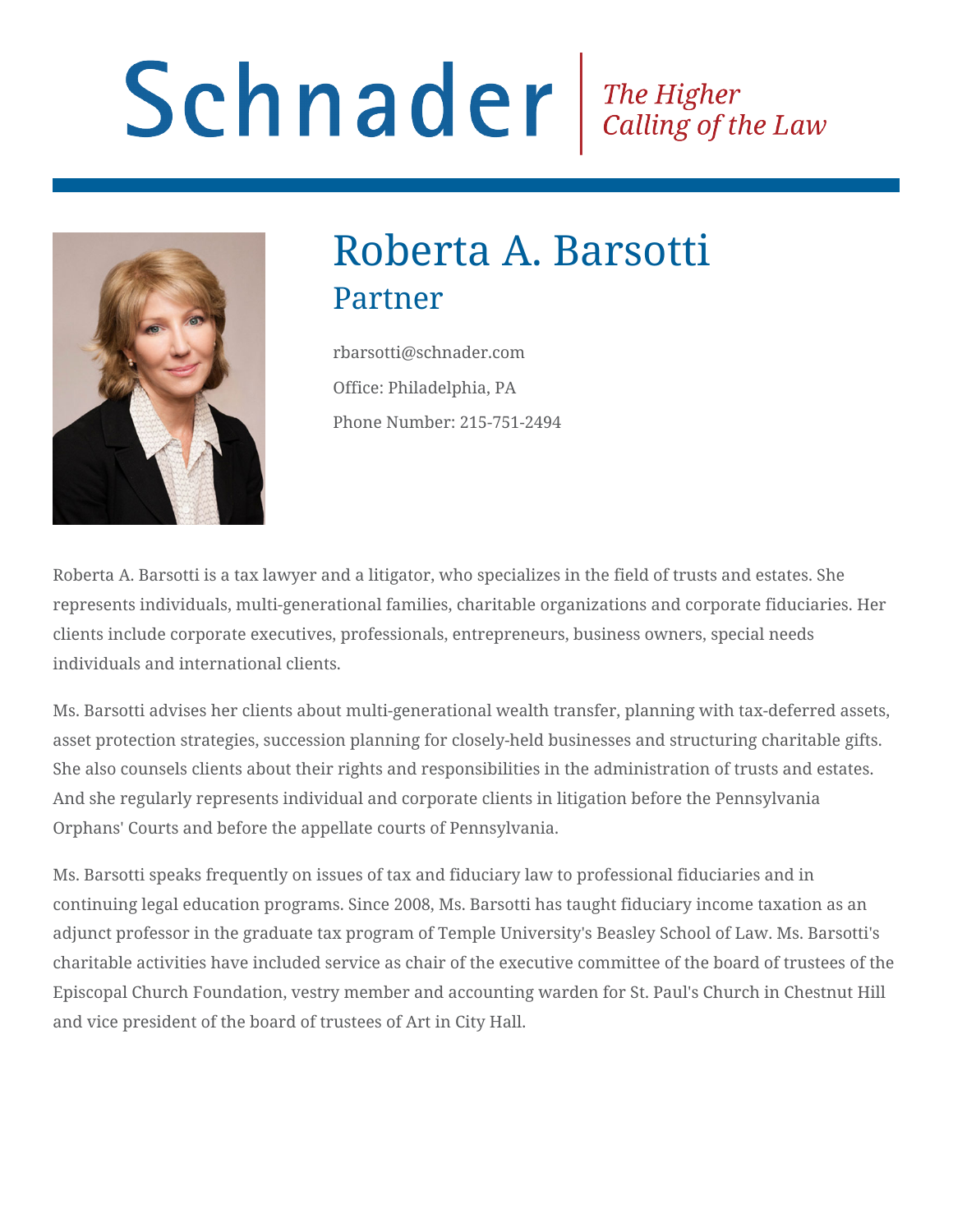Prior to joining Schnader, Ms. Barsotti served as Vice President and Senior Wealth Planner for PNC and Managing Director of Wealth Planning for Wilmington Trust.

Ms. Barsotti received a B.A. in biology from the University of Pennsylvania, an M.A. in the history of art from the Courtauld Institute, University of London and her J.D., *magna cum laude*, from Temple University's Beasley School of Law, where she served as Articles Editor for the Temple Law Review. After graduating from law school, Ms. Barsotti served as law clerk to the Honorable Anthony J. Scirica of the United States Court of Appeals for the Third Circuit, in Philadelphia. She is conversational in both French and Italian.

#### Representative Matters

#### Estate and Tax Planning

- Sensitively works with clients to develop customized estate plans that take into consideration diverse assets, such as real estate and closely held business interests, as well as complex family concerns
- Analyzes and designs estate plans that balance the competing concerns of minimizing estate tax and income tax in a changing tax environment
- Coordinates estate and other tax planning for clients with dual citizenship and multinational assets
- Establishes LLCs and family trusts for long-term management of family vacation homes
- Designs "split interest" trusts for charitably inclined clients who wish to benefit both family members and charitable causes
- Coordinates life insurance funding of trusts to address liquidity and tax concerns for high net worth clients
- Analyzes and implements appropriate discounting to maximize available exemptions from gift and estate tax
- Analyzes and implements most favorable income tax treatment for estates, trusts and beneficiaries, minimizing rates and maximizing uses of losses and deductions

#### Asset Protection Planning

- Crafts and negotiates simple to complex pre-nuptial agreement
- Works with clients to fund trusts that will shield family assets from unexpected creditors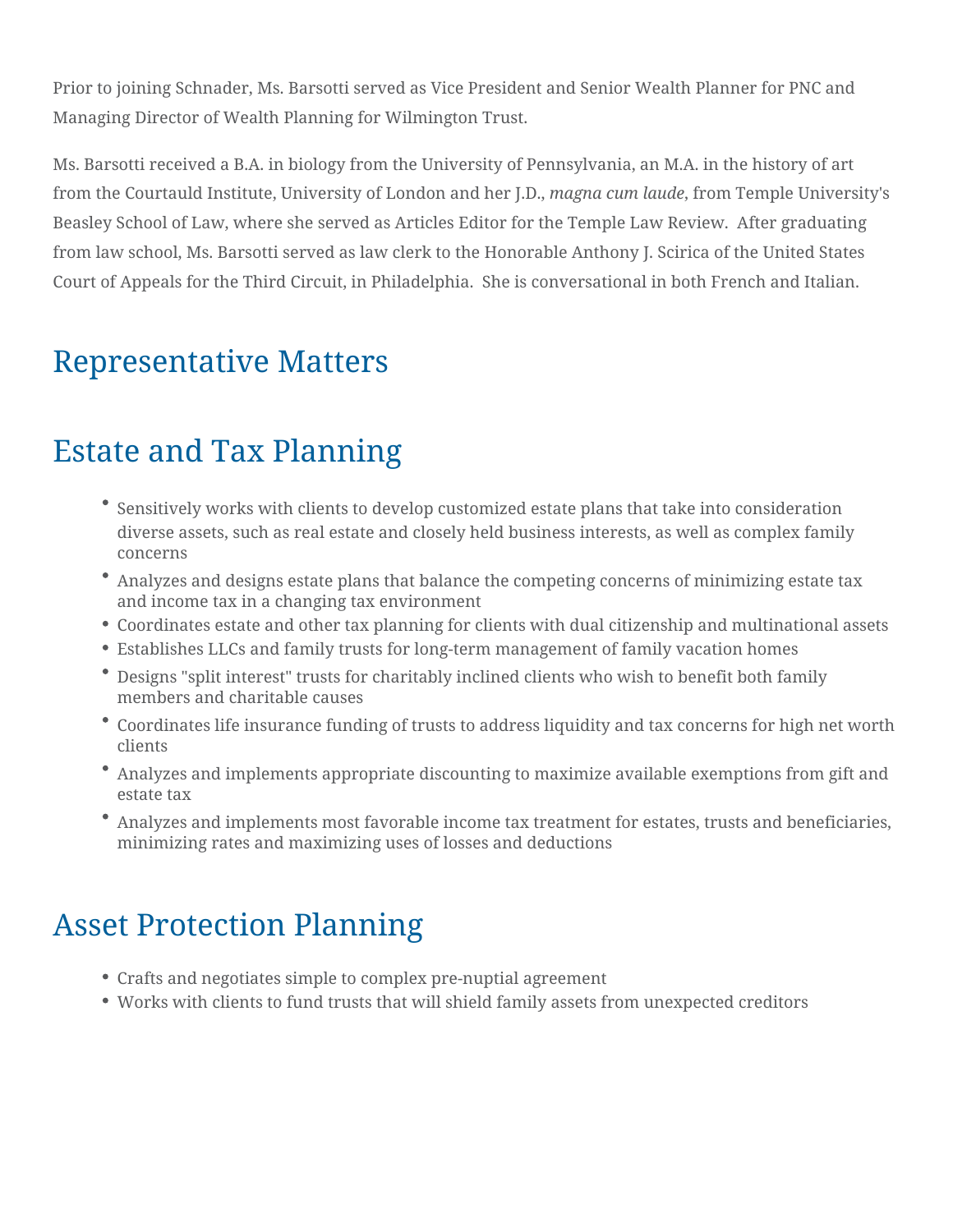#### Controversies Among Fiduciaries and Beneficiaries

- Won a motion for summary judgment, fully dismissing a challenge by beneficiaries seeking damages in excess of \$5,000,000 - about the investment performance of the institutional administrator of a trust.
- Successfully preserved interests of charitable beneficiaries against attempts by individual beneficiaries to decrease trust distributions to the charities
- Successfully defeated effort by long-term companion to qualify as common-law spouse, preserving estate for children of the decedent
- Protected interests of beneficiaries against diversions of trust income by hostile fiduciaries
- Preserved interests of beneficiaries against biased fiduciary administration
- Preserved interest of estate beneficiary against unreasonable expenditures and delays by executor
- Defeated efforts of beneficiaries seeking to modify trust to obtain greater control over corporate trustee
- Successfully persuaded Superior Court to overturn Orphans' Court's interpretation of ambiguous Will and rule against perpetuities provision, thereby preventing early termination of trusts and preserving tax exclusions
- Protected individual trustees against efforts of beneficiaries to remove, replace and surcharge the trustees
- Preserved reasonable fees collected by corporate fiduciary against efforts by Attorney General to reduce fees on charitable trusts
- Successfully persuaded Superior Court to overturn interpretation of grant and exercise of power of appointment that would have given beneficiaries unintended control over corporate trustee

#### Community and Pro Bono

- Episcopal Church in Pennsylvania, Advancement Society, Vice President and Chair
- Episcopal Church Foundation, Executive Committee, former Vice President and Chair
- St. Paul's Church, Chestnut Hill, former Vestry member and Accounting Warden
- Art in City Hall, Philadelphia, former vice president board member

#### Education

- Temple University Beasley School of Law, J.D., *magna cum laude*
- University of London, Courtauld Institute of Art, M.A., history of art
- University of Pennsylvania, B.A., biology